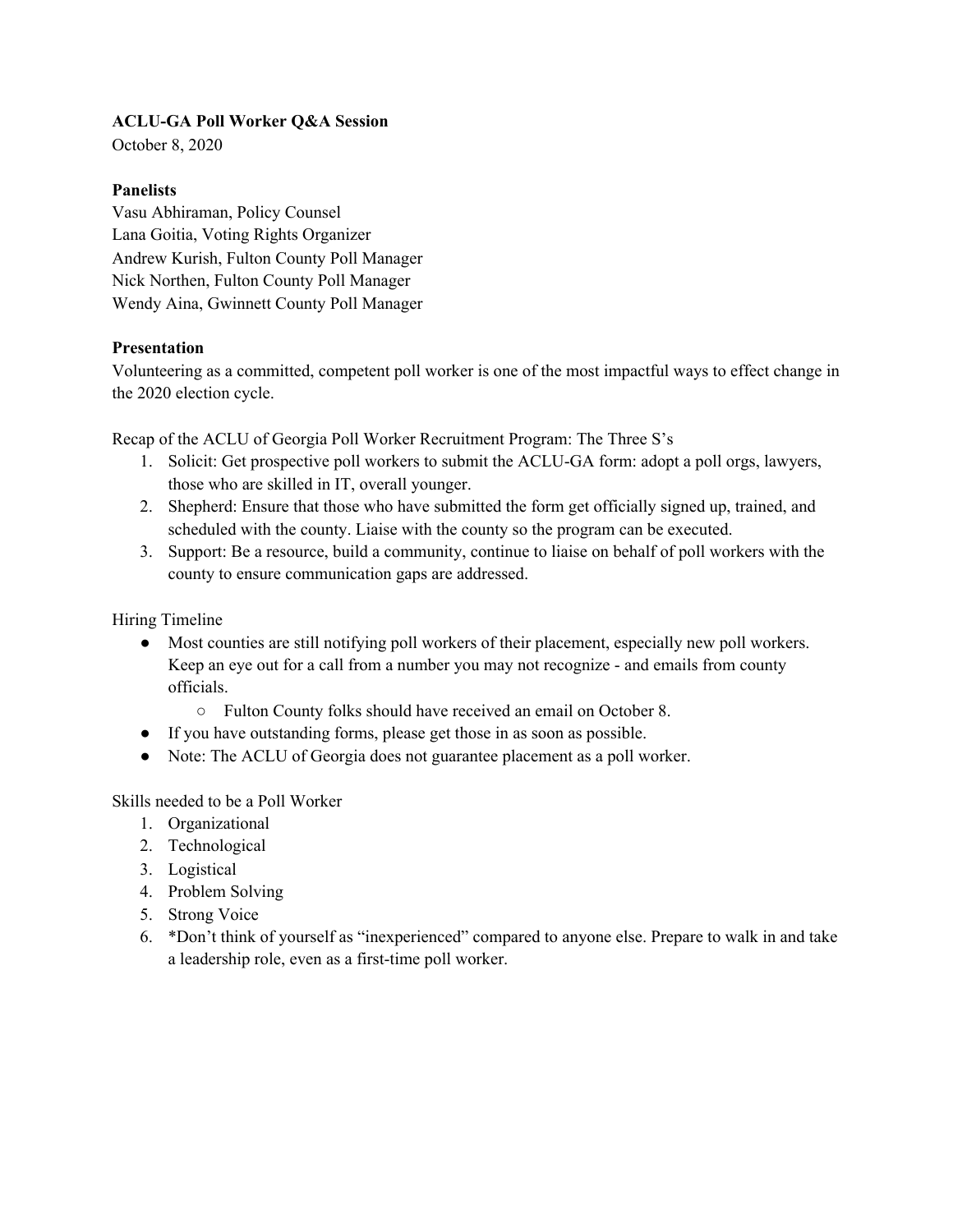# **Q&A (with questions timestamped)**

# **13:06 What does a provisional ballot look like?**

- Below is a provisional ballot. This ballot would be hand-filled and put into a provisional envelope instead of being scanned.
	- Some counties may use an electronic process for provisional ballot. You may learn this at your county training.
- Provisional ballots are the "best last option" for voting. In other words, provisional ballots should only be used if a voter has no alternative way to vote. With a provisional ballot, a voter's vote can not be guaranteed. Issues such as signature placement can disqualify a provisional ballot. Additionally, provisional ballots are not standard across counties. Therefore, an election from a voter's home precinct may not appear on a provisional ballot. For this reason, you should always make a voter aware of their option to use a provisional ballot -- but if alternatives exist, those should take priority.



**20:32 What is a provisional ballot referring to?**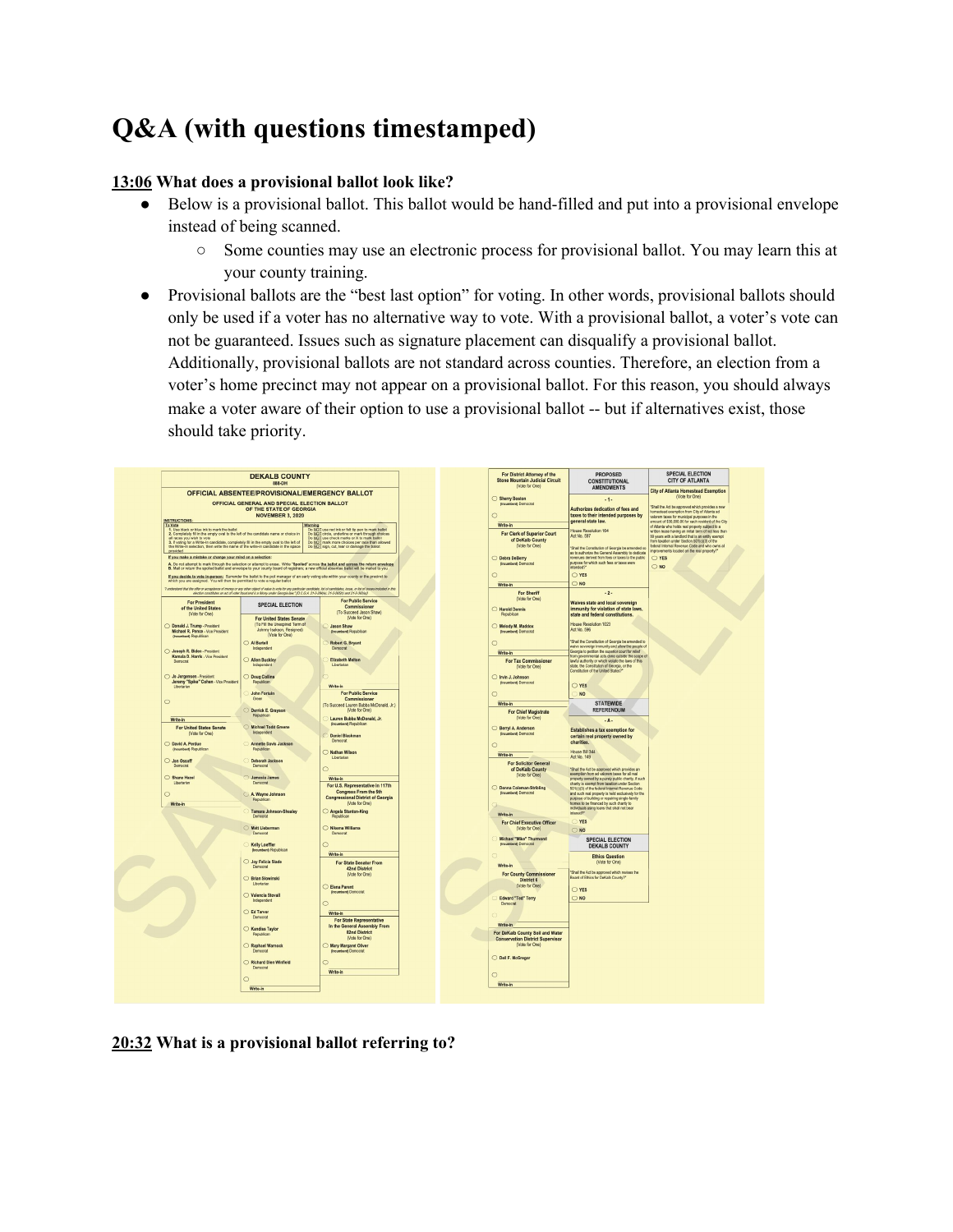- Provisional ballots are used for voters who, for one of a number of possible reasons, are not able to vote on a touch screen machine. Common reasons for using a provisional ballot:
	- A voter arrives at the wrong polling location (this is the most common reason).
	- A voter's registration can not be verified.
	- A voter did not bring their ID or citizenship verification.
- You may be told that anyone can be given a provisional ballot. This is not true. Examples of people who can not be given a provisional ballot:
	- A voter who admits they have already voted.
	- A voter who does not want to use the voting machine.
- Again, provisional ballots are the "best last option" for voting.

## **24:48 Is it okay to provide snacks and drinks to voters as they wait in line?**

- The big concern with this is "vote buying" or campaigning. Communication of political messages are not allowed at the polls. As a poll worker, you may need to confront folks who try to do so.
- In the past, poll workers have offered bottles of water to voters. Offering a voter a water bottle is a great way to signal to the voter that you care about their voting experience.
- Some counties, including Gwinnett, have an "adopt a precinct" program where outside organizations can provide food and water. Check out [Pizza](https://polls.pizza/) to the Polls for similar efforts.

## **29:25 Are there any challenges for Gwinnett poll workers specifically?**

● Often polling sites will look different during different elections. Wendy, a previous Gwinnett poll worker, suggests making an effort to make the site look familiar to the voter.

## **32:25 Can you describe the equipment set up for touch screen voting units? (This question is only applicable to poll workers outside of Fulton)**

● Equipment comes in a rolling case, delivered the evening before. Poll workers are responsible for ensuring correct counts of equipment.

**Tip:** Certain phrases and comments can be alarming to voters. For example, never tell someone that they can't vote. Instead, you can say "you've already voted." You should also be overly cautious as to not influence a voter's vote. For example, you should not name candidates in your explanation of ballots or elections. This can be perceived as trying to influence a vote.

**Tip:** Find a way to explain the special election to replace Senator Isakson. This is a jungle primary, so voters will likely have questions about this race. There will not be listings of the candidates affiliation for this race. This could cause confusion as well.

- Example explanation: "Senator Isakson resigned. Governor Kemp appointed a temporary senator. Now this race is to fill that seat moving forward. If any of those candidates do not receive 50 plus 1 percent of the vote by November 3rd, there will be a runoff election with the top two candidates."
	- Do not name the candidates or party affiliations in your explanation. This can be perceived to be influencing the voter's vote.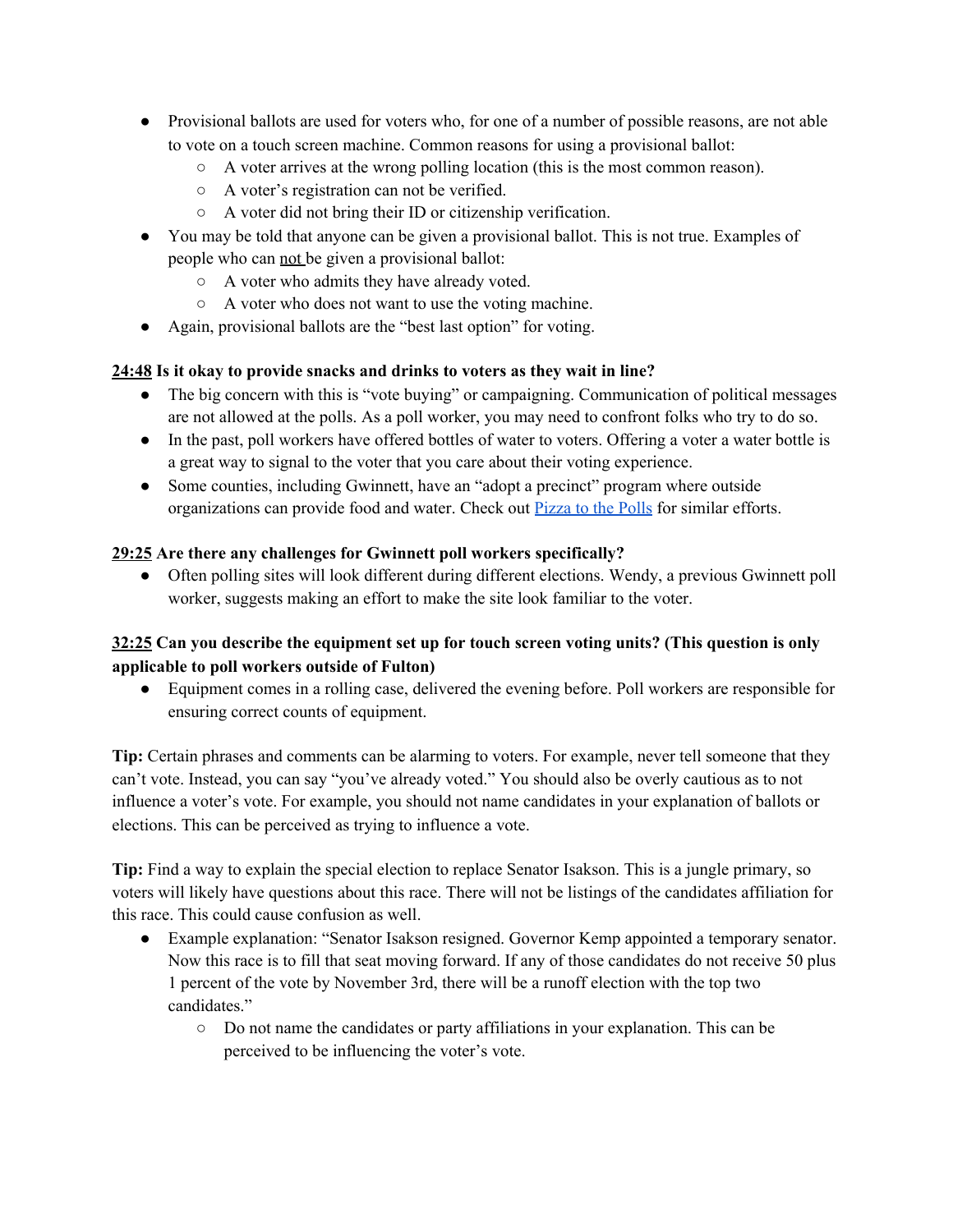**Tip:** If you have the opportunity to, print out extra sample ballots. This is a helpful resource when voters are in line.

## **40:23 Do you feel that the standard Fulton County training is sufficient for being a poll manager, assuming no prior polling experience?**

- If you take the manager training in Fulton County, this is as sufficient as you can get. You can take this training and do a great job as a manager.
- When you leave the training, you should review the manual, especially if you're in a manager role. You should also follow up with questions if you have them.

## **42:36 Will safety measures be taken to protect against COVID-19?**

• This heavily depends on which county you're in. Fulton and Gwinnett are providing PPE. Other counties may not do so. It is important to remember that you are assuming some risk by working in person.

#### **47:21 Can you make a voter wear a mask?**

• No, you may not force a voter to wear a mask. If a voter is not wearing a mask, you may politely offer them a mask and ask if they are willing to use it. If they say no, they must still be able to vote. You can spray everything they touch with disinfectant after they leave.

#### **47:50 Can sample ballots be given to voters?**

● Yes, you may hand them out to voters. However, reusing sample ballots is not encouraged due to COVID. There must also be at least two sample ballots posted in the precinct.

#### **48:40 Can voters take sample ballots or other notes with them to the voting machine?**

● Yes. Voters can take any notes in paper form with them to vote. However, they are not allowed to reference their cell phone while voting.

#### **49:23 Are there any constitutional amendments on the ballot?**

● Yes. There are two constitutional amendments. As a poll worker, you will receive a packet with the full text of those constitutional amendments. This packet is available upon request to voters; they have a legal right to review this before voting.

#### **50:20 If you have a question in real time on voting day, is there someone you can call?**

- This heavily depends on which county you are in.
- In general if you're a clerk, ask your manager first. If you are a manager and don't know the answer to a question, call the registration number - or call who is paying you.

## **52:02 How do you check if a voter has already voted?**

- The poll pad will show if a voter has voted absentee by mail or absentee in person. You will not be able to check a voter in if they have already voted without having to put in supervisory passwords. This would require that a manager be involved.
	- There are instances where you would need to do this (for example, if a voter voted for the wrong person on the machine and would like to spoil their ballot).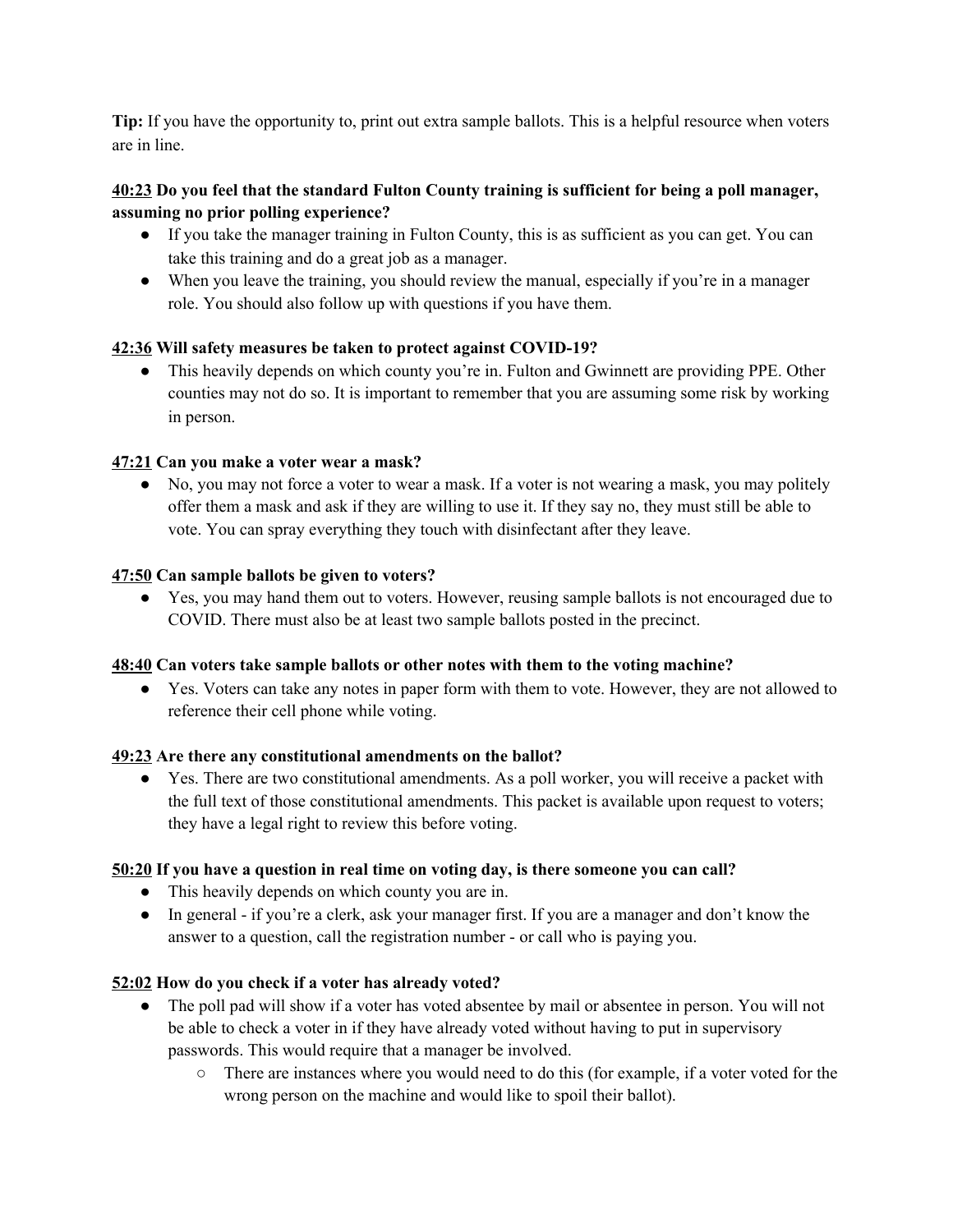● If you are not familiar with this protocol after being trained, please contact Vasu or the training lead in your county.

## **54:54 How has the process of cancelling ballots gone in your experience?**

- The process of cancelling an absentee ballot is necessary when someone requested an absentee ballot, their ballot has not been received yet by their county, and they wish to vote in person.
	- To send them to a voting machine, their ballot must be canceled.
	- For most counties, you must call the county and have the ballot marked as "canceled" on the county's end before they can use a voting machine.
	- Important to follow this process to avoid accusations of "double voting". No voter who requested an absentee ballot should be sent to the ballot-marking device unless they turned in their absentee ballot or their ballot has been confirmed to be canceled.

# **57:33 Should poll workers be available the day before Election Day to help set up the polling location they've been assigned to?**

- Your poll manager should reach out to you at least a week before to coordinate how you can help with set-up.
	- Set-up may occur the day before or a few days before Election Day
	- Set-up can last as long as a few hours
	- $\circ$  Be sure to let your poll manager know of any scheduling conflicts that may interfere with helping set-up

# **1:00:15 What are poll watchers?**

- Poll watchers are officially appointed by a party or a candidate and are there on behalf of a candidate or party to ensure the integrity of the process.
	- They are allowed to be almost anywhere in the precinct.
	- They shouldn't be actively engaging with voters and are especially not allowed to talk about politics with anyone.
	- As poll workers, you can interact with poll watchers and get their thoughts on election operations (but not politics)
	- They watch the precinct and make sure nothing's going on that they don't like.
	- If a voter walks up to them and asks to speak with them, they should calmly and respectfully leave the main polling area before speaking with the voter.

# 1:01:49 Do poll watchers have any ID or certification that poll workers can see to verify that they **were sent officially?**

- Poll watchers should have a county-issued name tag and an appointment letter from the party or candidate they are there on behalf of.
	- This letter should include their name, specific precincts they've been appointed to, and the signature of the authorizing entity.
	- The poll manager is responsible for making sure that documentation is verified upon their arrival at the precinct.
- If poll watchers are doing something they shouldn't be, try to address it nicely.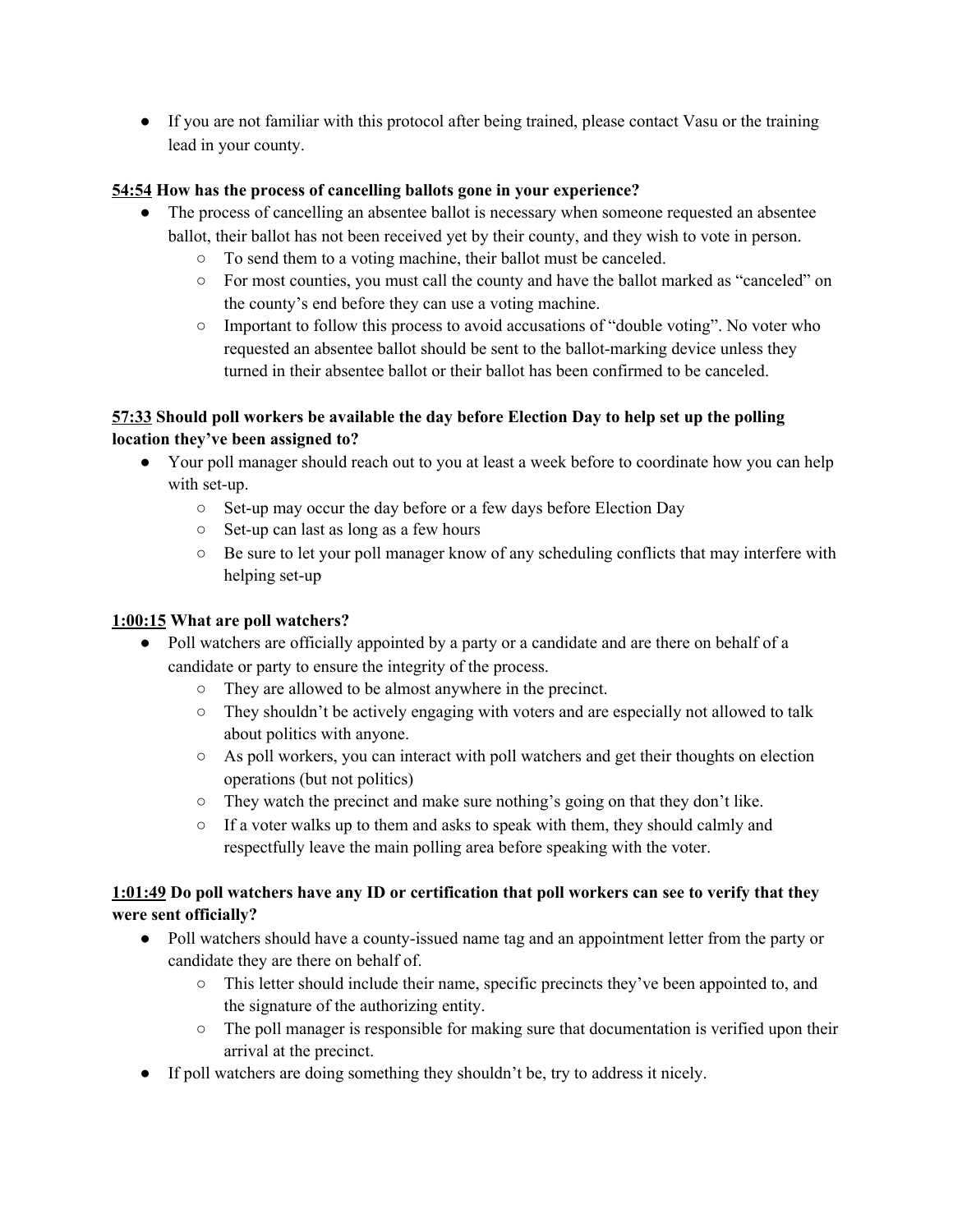- $\circ$  If it's a bigger issue, the poll manager has the right and duty to remove them from the precinct.
- Some things poll watchers shouldn't be doing: staring at poll pads to see who people are voting for, taking photos or videos in the precinct
- Most poll watchers are very professional and mindful of their duties.

# **01:04:10 What are poll observers?**

- The public as a whole has the right to observe, but they do not have the right to be in the enclosed space of the precinct.
	- Example: they can wait in the precinct's lobby and observe from there.
	- They can't campaign or exit poll those are restricted to a certain distance away from the precinct.
- They have the right to be there, to watch set-up in the morning, to watch close-out in the evening.
- They don't have to meet a specific requirement to act as a poll observer. As such, poll workers will typically face more challenges with unofficial poll observers than official poll watchers.
	- If they're pushing the limits of what they can do, they need to be asked to either stop or leave.

# **01:06:10 Can poll watchers or observers take photos or videos of a precinct's opening or closing procedures?**

- You should check with county leadership on this.
	- They shouldn't take photos from inside the precinct, even if it's before or after hours.
	- They also shouldn't be taking photos or videos of poll workers transporting ballots from the scanner to transportation.
- Since the law is unclear though (and especially in light of First Amendment concerns), it's best to check with your county.

# **01:08:33 How safe and secure will the polling place be?**

- Additional security will depend on the county and the type of facility.
	- $\circ$  Some polling places may have off-duty police officers (ex. Fulton County's precincts located in school buildings, courthouses) that are there to maintain the peace and not to potentially intimidate voters.
	- If you need to talk to someone who's being disruptive, you can certainly take the off-duty officers with you.
	- Officers can also help with conflict between polling employees.
- In general, polling sites should very likely not have safety issues.

# **01:11:35 What's a brief overview of a typical day in the life of a poll manager?**

- Poll managers should be at a precinct around 4:45 AM, so 15 minutes before poll workers report to a precinct at 5 AM.
	- Typical wake-up for this is around 3:30 AM
- Definitely double-check to make sure all your supplies are in the car before you head to the precinct.
- When you get to the polling place, you'll be busy all day until about 7:30 PM.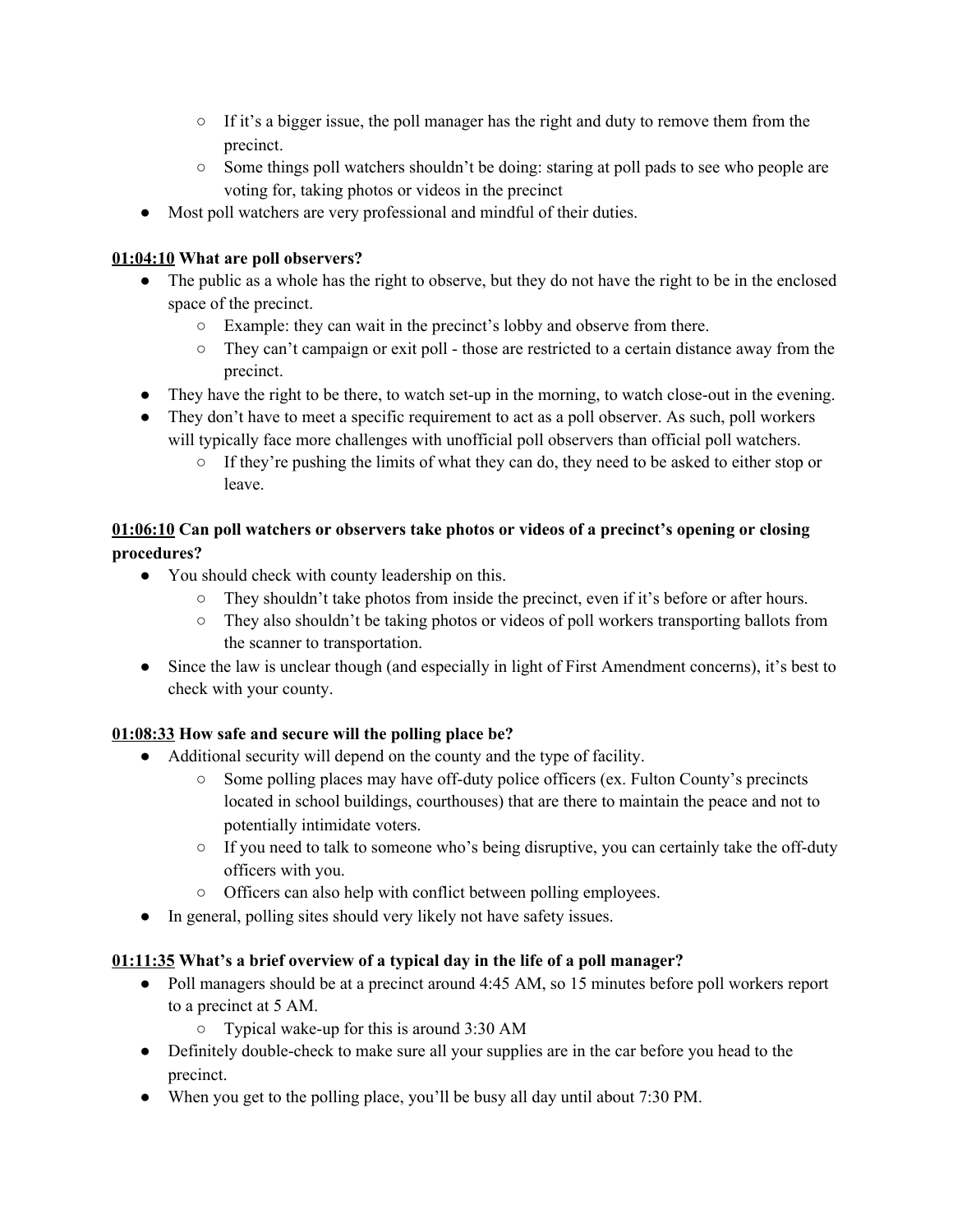- Managers should start with morning oaths
	- May need to run through them twice if poll workers arrive in multiple groups.
- Important to delegate but supervise if your team is big enough!
- Get ballot marking devices up first, then poll pads, then scanners.
	- You should have your equipment all up and running before the precinct opens.
	- Set-up typically takes about an hour and a half for normal-size precincts
- As manager, be sure to bounce around and check-in with your people assign them to opening stations and make sure they're comfortable at their assigned stations
- IMPORTANT: as a manager, don't get stuck on any 1 thing! Your team should be able to handle the little things
- Check on how your poll workers are interacting with voters, and coach them if they say something that's not quite right.
- In small precincts, you'll be in the workflow during the day: checking in voters, handling provisional ballots, cancelling absentee ballots
	- $\circ$  In larger precincts, you may be more involved in higher level crisis handling than in the workflow
- At around 4 or 5 PM, start getting paperwork in line, assigning seal numbers to equipment on the paperwork and taping those numbers to the top of the equipment
	- Helps you close faster
	- At about 6 PM, notice the signs that should be thrown away at the end of the election day.
- After closing, you'll have to do a lot of paperwork.
	- Easiest to do scanner, then BMD, then poll pad paperwork
	- Provisional ballot recap sheet
- After poll workers go home and you put tape on the door, you'll take stuff to your county's check-in center
	- They'll do a quick audit and check the numbers for what you bring back.
- Across the board, something will likely go wrong, and it's okay. If something goes wrong, immediately tell your supervisor about it.
	- Your day won't be defined by the mistake but by how you respond to it
- When interacting with voters, don't let them see you nervous.
	- This undermines their confidence in the election process and in the integrity of the election.

## **01:24:34 Is there any rule against passing out candy to voters?**

- You probably won't get the official okay from your county, but county officials have never really tried to prevent it from happening.
	- Make sure parents are okay with their kids taking candy.
	- This is a way of enhancing the voter experience.

## **01:25:50 How are hourly counts typically done and how long should they take?**

● Get a count from the scanner, get a count from the BMDs, and get a count of check-ins from the poll pads. These counts should match up unless you have spoiled or unaccompanied ballots.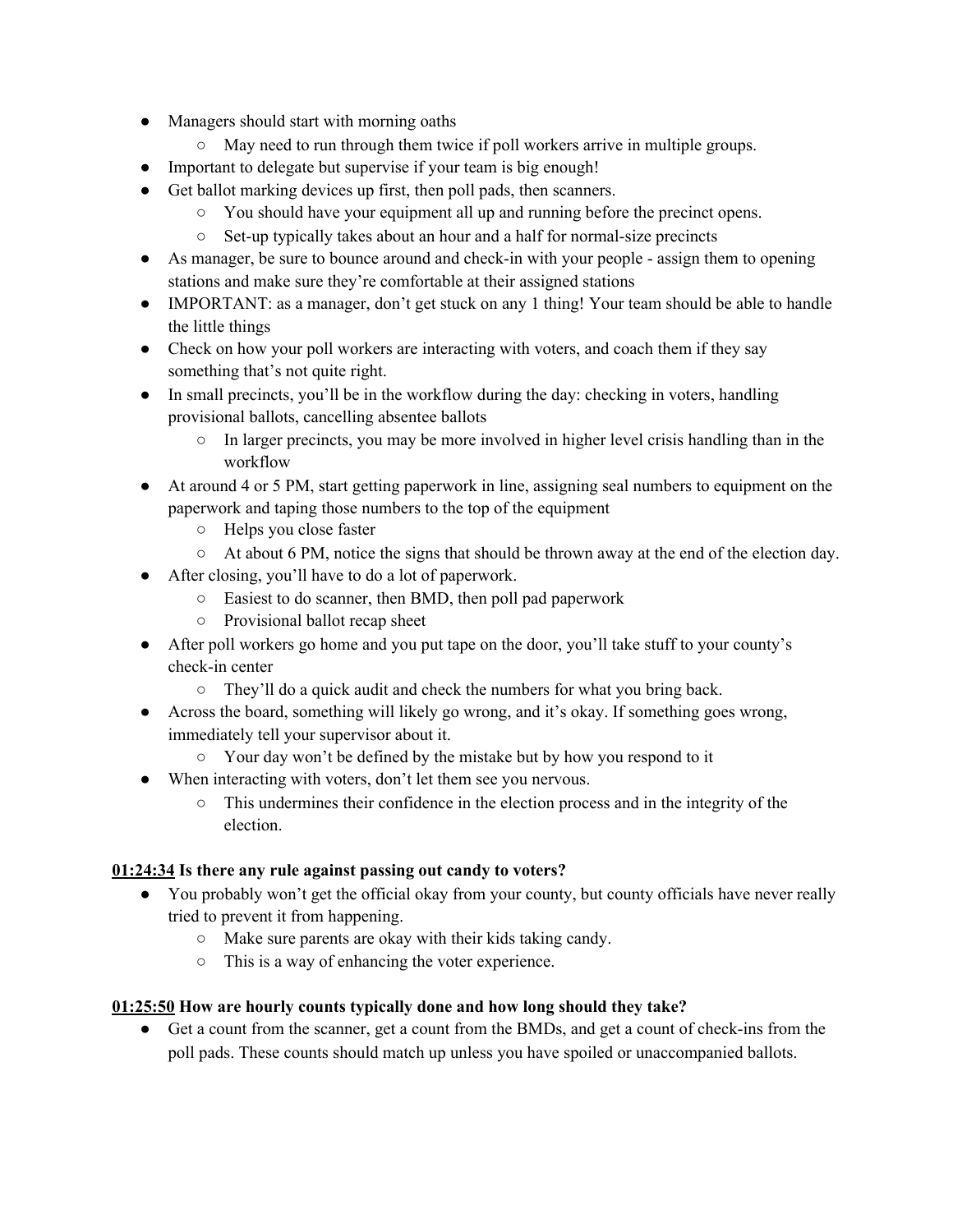- $\circ$  A spoiled ballot occurs when a voter comes up to you because they picked the wrong person or forgot to vote in a race that they wanted to. Tl;dr - if a voter says their ballot is wrong, it's a spoiled ballot.
- An unaccompanied ballot occurs when a voter leaves their ballot on the printer and walks out the door, puts their ballot next to the scanner, or leaves during the ballot review session.
	- These will all count in the "total ballots printed" but will not be included in all of your numbers.
- An easy way to handle hourly counts: pause check-in for less than a minute. In this time, get a single count of check-ins.
	- Then, resume check-in, and have voters pause after check-in. Once everyone that's actively at a machine has stopped voting, get a tally of the ballots printed on the BMDs. At this point, let people who are waiting after checking in go to a machine.
	- Once everybody who was at a machine before you paused check-in has put their ballot through the scanner, get the scanner counts.
- Try not to take a longer break from voting or stop the entire process during hourly counts since this can lead to long lines.
- If a voter asks, say you're getting a quick count for records and accountability purposes.

# **01:30:05 If a person comes in with their absentee ballot, should that be taken from the voter?**

- If they are trying to hand in a voted absentee ballot to have it counted, then don't take it.
	- You can direct them to a nearby dropbox
	- If they come in during early voting, direct them to county-approved dropboxes
- If they want to vote in person instead of voting absentee, then cancel their ballot and send them to vote at a machine.

# **01:32:25 Can you define the role of an assistant manager more clearly?**

- It depends heavily on who your manager is. Some managers will delegate to you and oversee your actions.
	- You should be ready to take over a task if necessary.
- Ask your manager for explicit clarity for what they want you to do that day.
- Assistant managers may also be assigned to a specific "area": handling provisionals, people in the wrong area, etc.
- They should be put where polling managers think they'll be most useful.
- If you're an assistant manager, try to learn more about the process.

# **01:36:15 For Gwinnett County, will off-duty police also be present?**

• Speak to your coordinator or area lead about that - they'll have more info.

# **01:36:52 Gwinnett County training only covered what is necessary to get the job done, not how to speak to voters. What would generally be offensive to say to the average, reasonable person?**

- Gwinnett County's training is hardcore: they emphasize not interacting with the voter except when necessary because for every interaction, a voter can somehow possibly be offended
- Your tone and inflection is generally most important to customer service